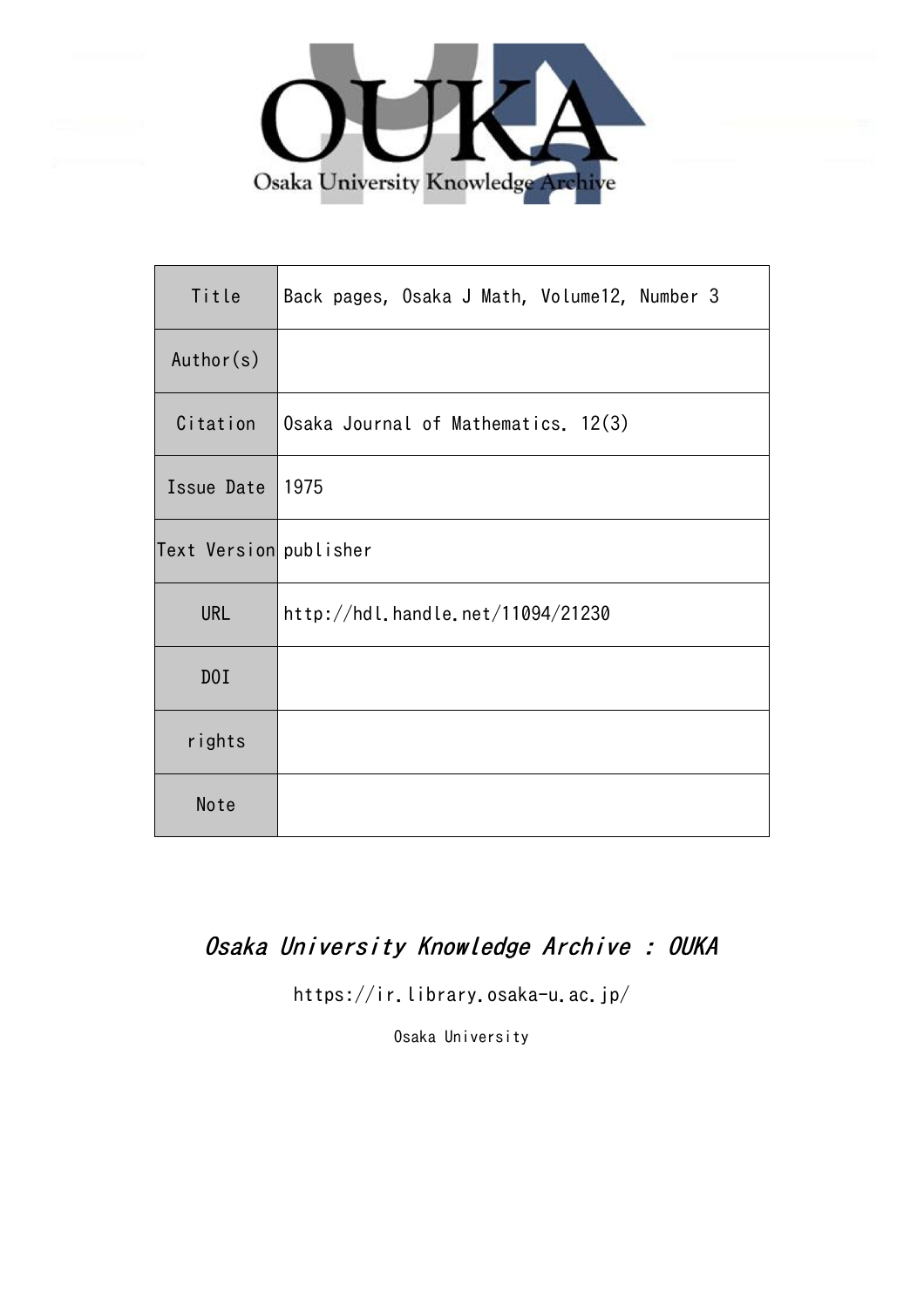# OSAKA JOURNAL OF MATHEMATICS

#### **EDITED BY**

**S. ARAKI H. KUMANO-GO H. MORIMOTO H. NAGAO**

**WITH THE COOPERATION OF**

M. HARADA M. INOUE Y. NAKAI H. OZEKI T. WATANABE

**T. HONDA** H. KUDO M. NAKAOKA H. TANABE

N. IKEDA S. MURAKAMI N. NTNOMIYA J. TAO

Volume 12

### **1975**

**PUBLISHED JOINTLY BY THE**

#### **DEPARTMENTS OF MATHEMATICS**

OSAKA UNIVERSITY AND OSAKA CITY UNIVERSITY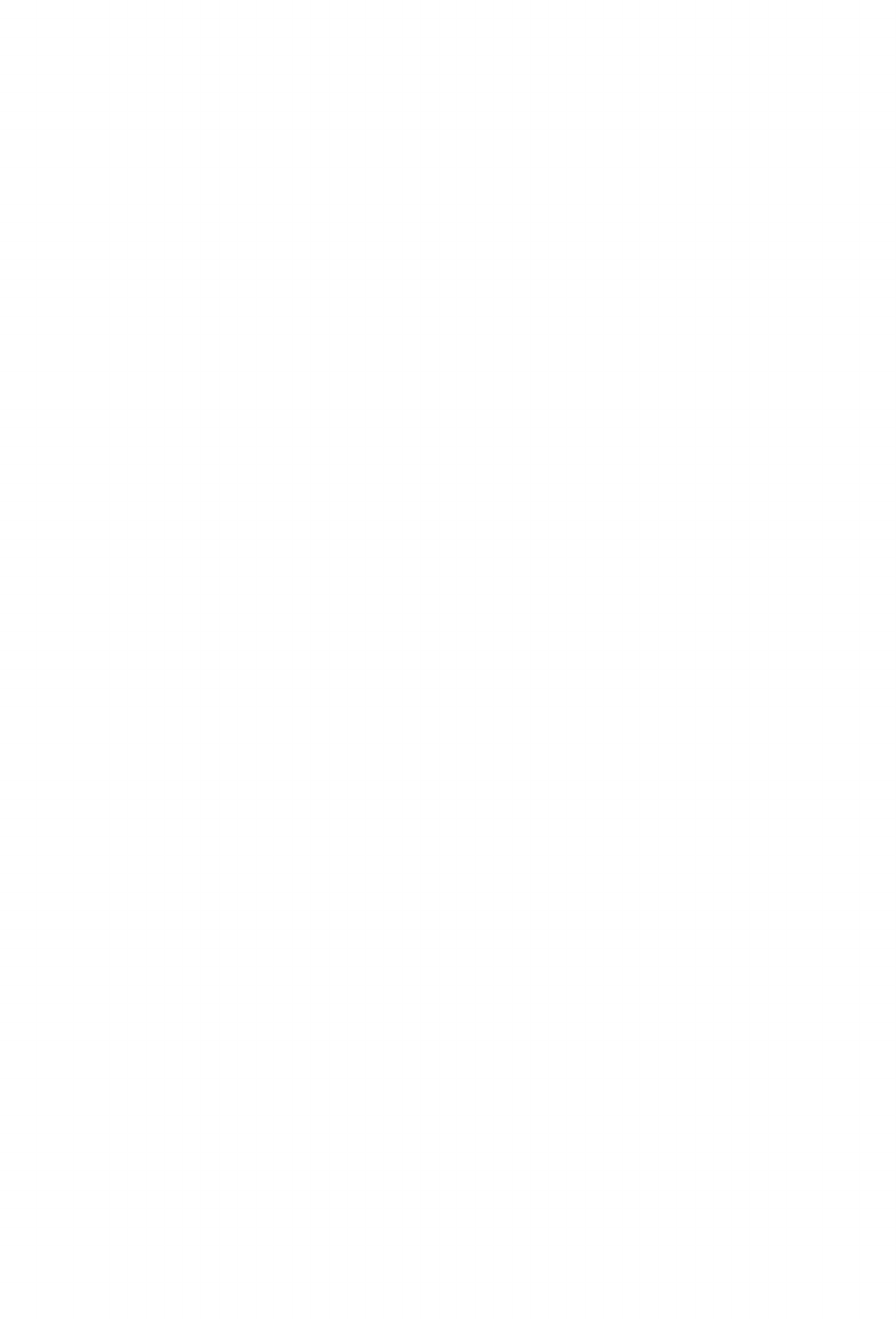### **INDEX**

| AMEMIYA, I., MASUDA, K. and SHIGA, K.: Lie Algebras of Differential       |     |
|---------------------------------------------------------------------------|-----|
| 139<br>Operators.                                                         |     |
| ARAKI, S.: Multiplicative Operations in BP Cohomology.  343               |     |
|                                                                           |     |
| DATE, E.: On Scattering Theory of a First Order Ordinary Differential     |     |
|                                                                           |     |
| FUJINO, T.: Immersions and Embeddings of Orbit Manifolds $D_p(l, m)$      |     |
|                                                                           |     |
| FURUKAWA, Y. and NOMURA, Y.: On the Loop-order of a Fibre Space.  607     |     |
| HARA, T.: On the Asymptotic Behavior of Solutions of Certain Non-         |     |
|                                                                           |     |
| HARADA, M.: On the Exchange Property in a Directsum of Indecomposable     |     |
|                                                                           | 719 |
| HARADA, M. and ISHII, T.: On Perfect Rings and the Exchange Property.     |     |
|                                                                           |     |
| HAYAKAWA, K.: On the Limit State of Solutions of Some Semilinear          |     |
|                                                                           |     |
|                                                                           |     |
| HONDA, T.: A Few Remarks on Class Numbers of Imaginary Quadratic          |     |
|                                                                           | 19  |
| HOTTA, R. and MURAKAMI, S.: On a Vanishing Theorem for Certain            |     |
|                                                                           |     |
| HOTTA, R. and WALLACH, N.R.: On Matsushima's Formula for the Betti        |     |
|                                                                           |     |
| IKAWA, M.: Problèmes Mixtes pas Nécessairement $L^2$ -bien Posés pour les |     |
|                                                                           | 69  |
| IKEDA, A.: Formally Self Adjointness for the Dirac Operator on Homo-      |     |
|                                                                           |     |
| ISHII, T.: On Locally Direct Summands of Modules.  473                    |     |
| ISHII, T. and HARADA, M.: On Perfect Rings and the Exchange Property 483  |     |
|                                                                           |     |
|                                                                           |     |
| KANZAKI, T.: On Galois Extension with Involution of Rings.  691           |     |
| KAWANAKA, N.: Unipotent Elements and Characters of Finite Chevalley       |     |
|                                                                           |     |
| KAWAUCHI, A.: Three Dimensional Homology Handles and Circles.  565        |     |
| KREIMER, H.F.: Galois Theory and Ideals in Commutative Rings.  441        |     |
| KRIER, R.: Sur les Idéaux de l'Algèbre de Banach des Fonctions Inté-      |     |
|                                                                           |     |
|                                                                           |     |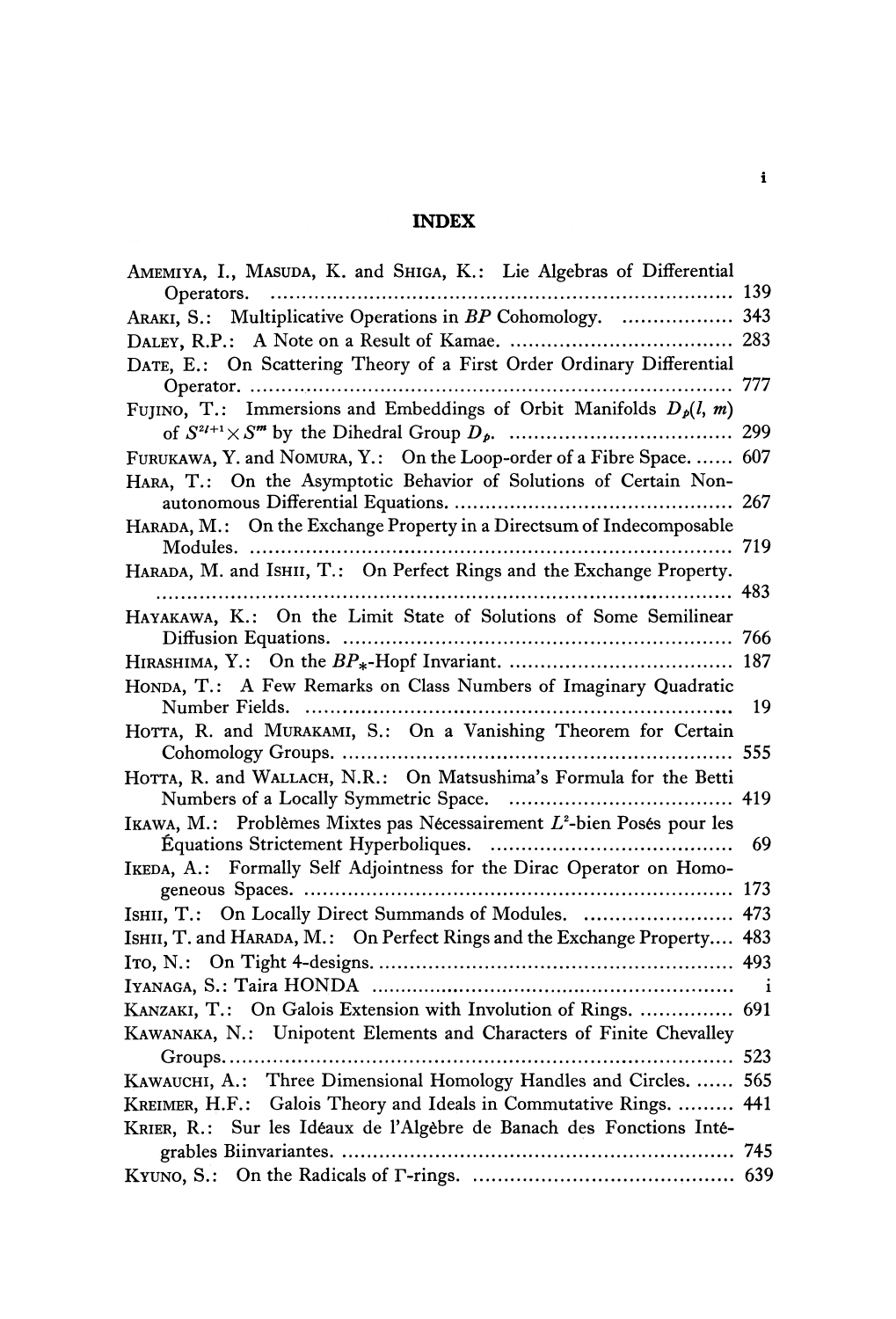**ii**

| LANDWEBER, P.S.: BP <sub>*</sub> (BP) and Typical Formal Groups.  357                     |     |
|-------------------------------------------------------------------------------------------|-----|
| LARMORE, L.L.: Real <i>n</i> -plane Bundles over an $(n+1)$ -complex.  325                |     |
| LIN, I.-P.: Products of Torsion Theories and Applications to Coalgebras.                  |     |
|                                                                                           |     |
| MANABE, S.: On the Hitting Properties of a Class of One-dimensional                       |     |
|                                                                                           |     |
| MARUBAYASHI, H.: Non Commutative Krull Rings.  703                                        |     |
| MASUDA, K., SHIGA, K. and AMEMIYA, I.: Lie Algebras of Differential                       |     |
|                                                                                           |     |
|                                                                                           |     |
| MIYANISHI, M. and NAKAI, Y.: Some Remarks on Strongly Invariant                           |     |
|                                                                                           | 1   |
| MIYAWAKI, I.: On the Number of the Lattice Points in the Area $0 < x < n$ ,               |     |
|                                                                                           |     |
| MURAKAMI, S. and HOTTA, R.: On a Vanishing Theorem for Certain                            |     |
|                                                                                           |     |
| Nagao, H. and Nomura, K.: A Note on a Fixed-point-free Automorphism                       |     |
|                                                                                           |     |
| NAKAI, Y. and MIYANISHI, M.: Some Remarks on Strongly Invariant                           |     |
| Rings.                                                                                    | 1   |
| NAKAOKA, M.: Continuous Maps of Manifolds with Involution III.  197                       |     |
| NAKAOKA, M.: Correction to Characteristic Classes with Values in Complex                  |     |
|                                                                                           |     |
| NOMURA, K. and NAGAO, H.: A Note on a Fixed-point-free Automorphism                       |     |
|                                                                                           |     |
| NOMURA, Y. and FURUKAWA, Y.: On the Loop-order of a Fibre Space 607                       |     |
| OSHIMA, H.: On Stable James Numbers of Quaternionic Projective                            |     |
|                                                                                           |     |
| OSHIRO, K.: A Note on Direct Sums of Cyclic Modules over Commutative                      |     |
|                                                                                           |     |
| RAY-CHAUDHURI, D.K. and WILSON, R.M.: On t-designs.  737                                  |     |
|                                                                                           |     |
| SAKAI, A.: Uniform Algebra Generated by $z_1, \dots, z_n$ , $f_1(z), \dots, f_s(z)$ .  33 |     |
| SCHECHTER, M.: Proper Boundary Points of the Spectrum.                                    | 41  |
| SHIBATA, K.: On Semi-continuity of Dilatational Functionals.                              | 53  |
| SHIGA, K., AMEMIYA, I. and MASUDA, K.: Lie Algebras of Differential                       |     |
| Operators.                                                                                | 139 |
| Sugitani, S.: On Nonexistence of Global Solutions for Some Nonlinear                      |     |
|                                                                                           | 45  |
| SUMIOKA, T.: A Characterization of the Triangular Matrix Rings over                       |     |
|                                                                                           |     |
|                                                                                           |     |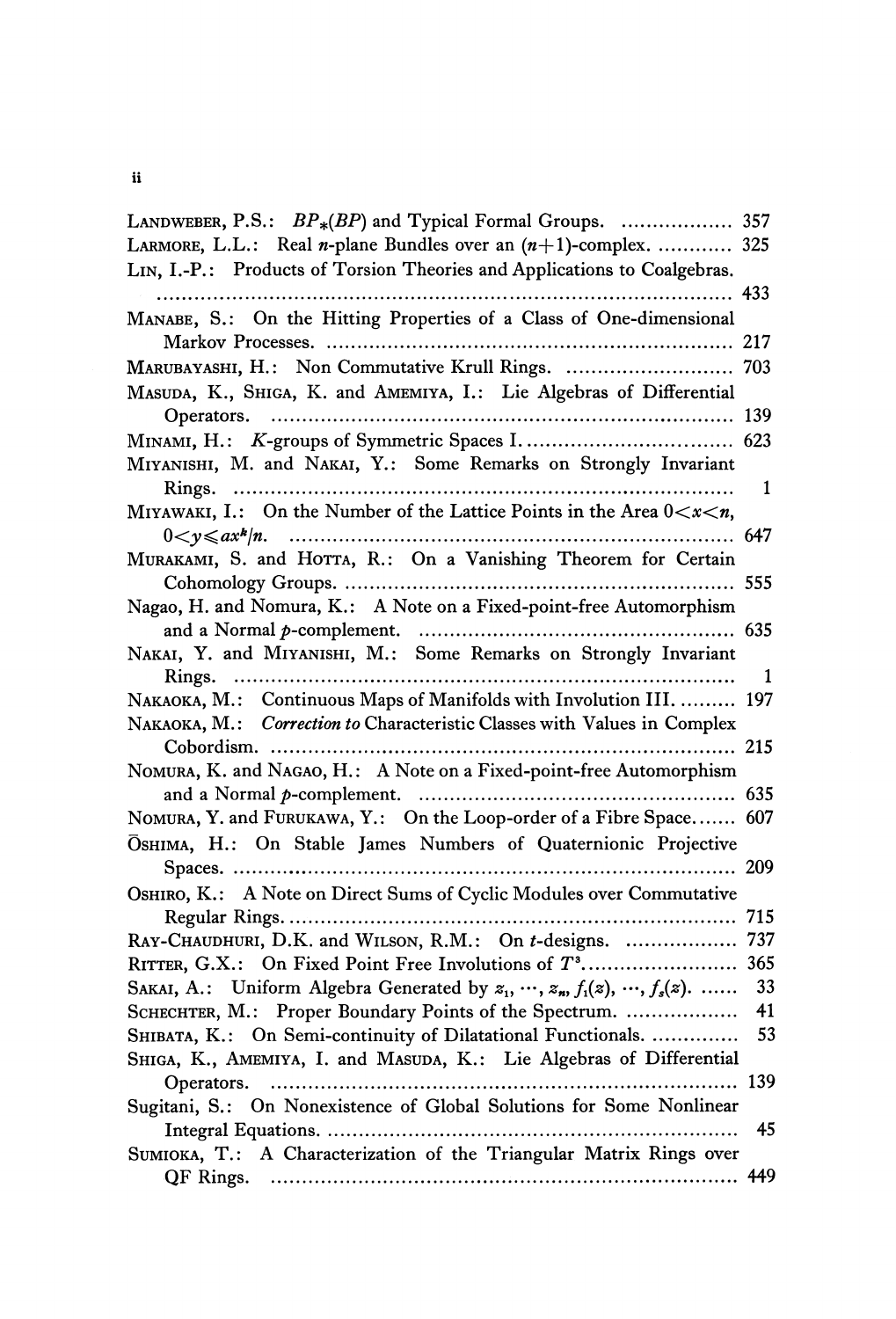| TAKEUCHI, Y.: On Galois Objects Which are Strongly Radicial over its         |    |
|------------------------------------------------------------------------------|----|
|                                                                              | 23 |
| UCHIDA, F.: Smooth Actions of Special Unitary Groups on Cohomology           |    |
|                                                                              |    |
| UCHIDA, F.: Compact Transformation Groups and Fixed Point Sets of            |    |
|                                                                              |    |
| URAKAWA, H.: On the Hardy Class of Harmonic Sections and Vector-valued       |    |
|                                                                              |    |
| URAKAWA, H.: The Heat Equation on Compact Lie Group.  285                    |    |
| WALLACH, N.R. and HOTTA, R.: On Matsushima's Formula for the Betti           |    |
|                                                                              |    |
| WILSON, R.M. and RAY-CHAUDHURI, D.K.: On t-designs.  737                     |    |
| YAMASAKI, Y.: On the Endomorphism Ring of Honda Groups $H_{n,m}$ over        |    |
|                                                                              |    |
| YAMATO, K.: Examples of Foliations with Non Trivial Exotic Character-        |    |
|                                                                              |    |
| YOKOGAWA, K.: On $S \otimes S$ -module Structure of $S/R$ -Azumaya Algebras. |    |
|                                                                              |    |
| YOSIMURA, Z.: Universal Coefficient Sequences for Cohomology Theories        |    |
|                                                                              |    |
| YOSIMURA, Z.: A Note on the Relation of $Z_{2}$ -graded Complex Cobordism    |    |
|                                                                              |    |

 $\mathcal{L}^{\text{max}}_{\text{max}}$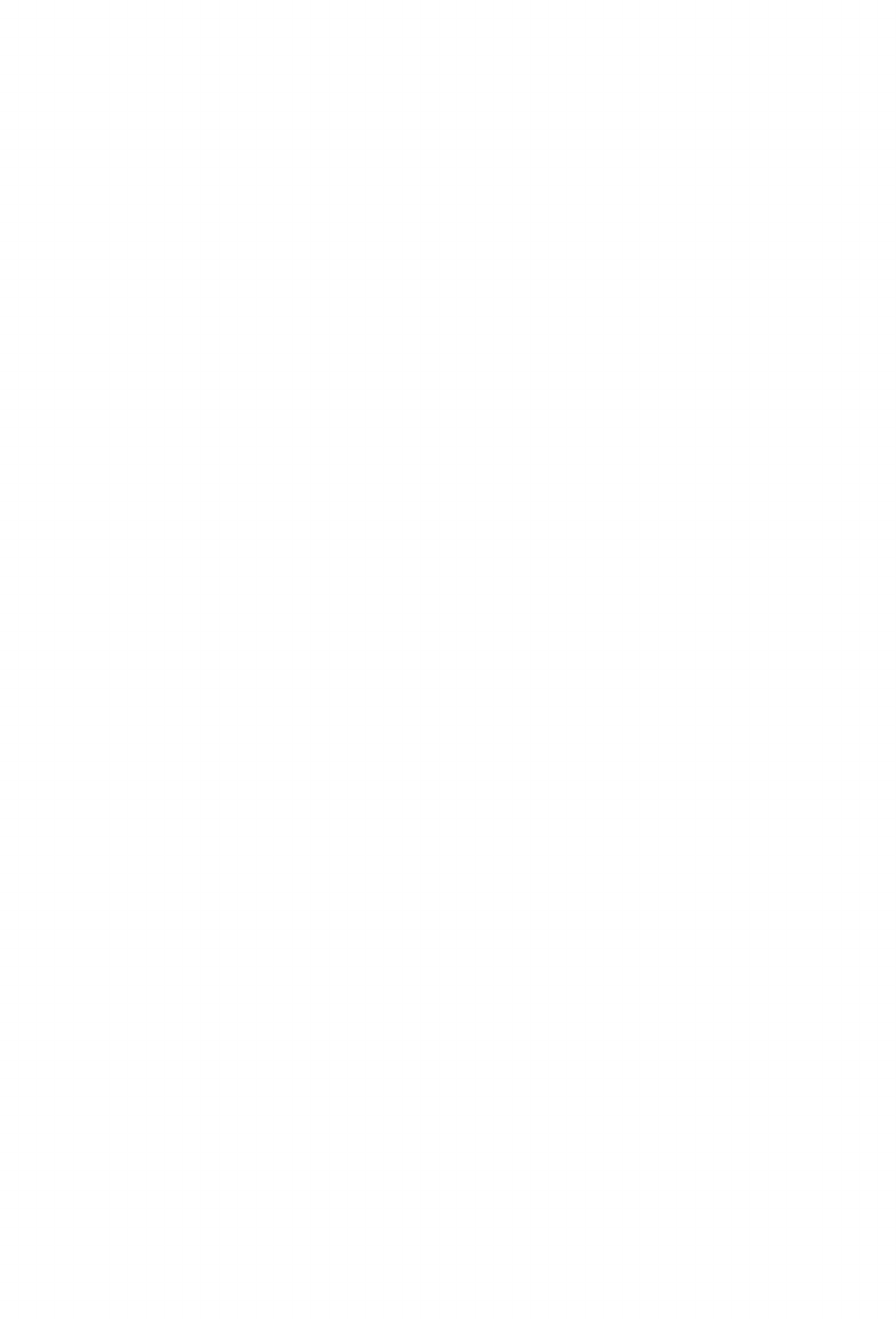昭和51年2月5日

| 編集兼<br>発行者 | 大阪大学理学部                    |
|------------|----------------------------|
|            | 代表者 松 島 祥 夫<br>豊中市待兼山町1番1号 |
|            | 大阪大学教養部<br>代表者 川 口 慎 二     |
|            | 豊中市待兼山町 1番1号               |
|            | 大阪市立大学理学部                  |
|            | 代表者 吉 良 竜 夫                |
|            | 大阪市住吉区杉本町                  |

印刷 所 日本印刷出版株式会社 印刷者 小 林 積 造 大阪市福島区吉野1丁目2-7